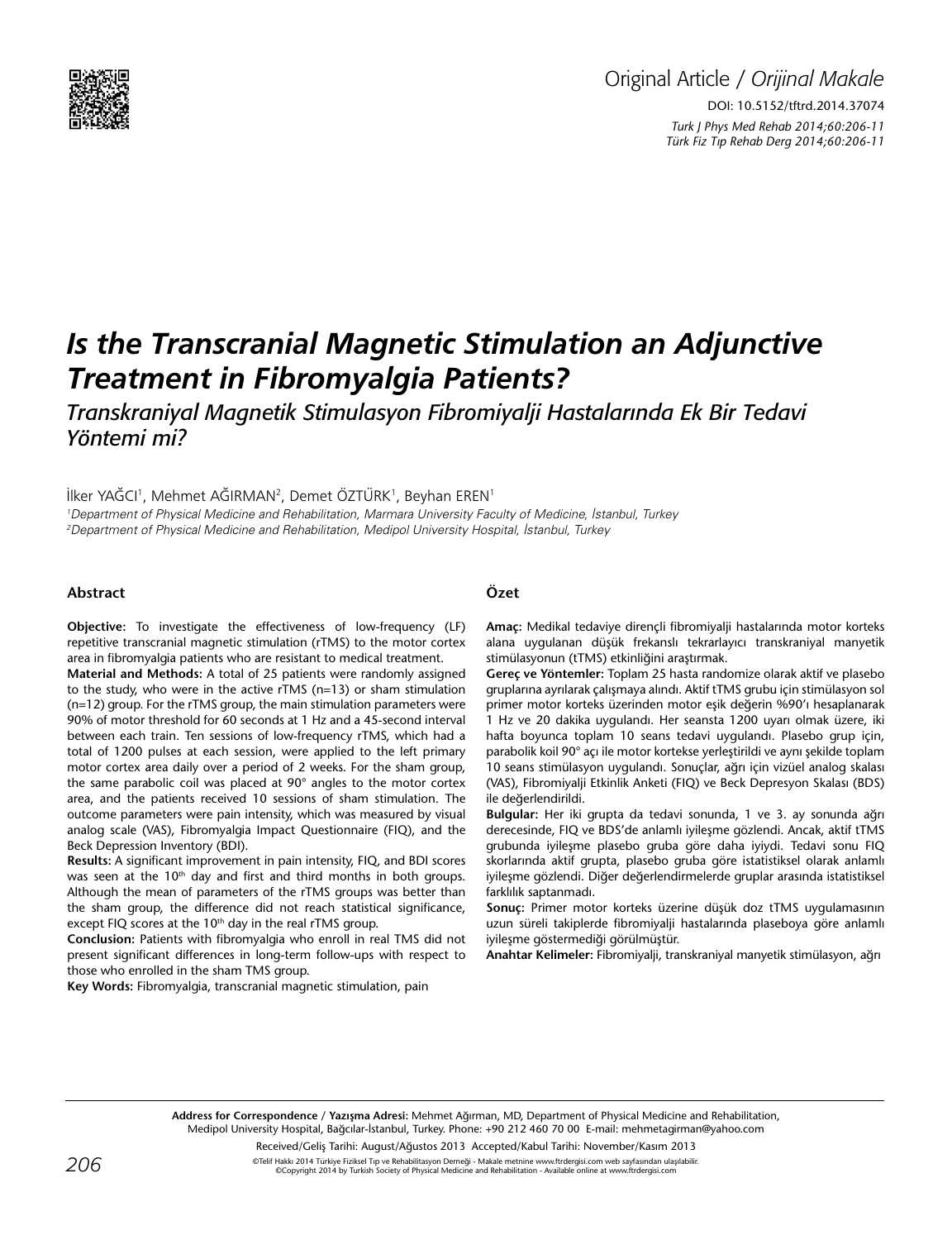## **Introduction**

Fibromyalgia (FM) is a disease characterized by generalized musculoskeletal pain, feeling of stiffness, sleep disorders associated with awaking unrefreshed, fatigue, and the presence of tender points (1,2).

A number of hypotheses have been proposed regarding the pathophysiology of FM, which includes dysfunction of pain modulatory systems within the central nervous system, neuroendocrine dysfunction, and dysautonomia (3-5). However, there is no concept that provides a full explanation of the pathogenesis of the disease. Management of FM is frequently multidisciplinary, such as employing education, medications, physical therapies, and cognitive behavioral therapy (6). Usually, the most appropriate treatment is using both pharmacological and non-pharmacological methods together (7).

In the diagnosis of fibromyalgia, chronic widespread pain (in the axial skeleton, right and left side of the body, below and above the waist, and tender points) is the main criterion. In addition to pain disorders, affective disorders, anxiety, and somatic syndromes can often be observed (8). In recent years, repetitive transcranial magnetic stimulation (rTMS), which is a non-invasive, simple applicable method, has taken attention in the treatment of depression. After recent studies, the FDA approved the application of rTMS in the treatment of major depression disorders (9). As we know, the prevalence of depression is increased 30% to 80% in fibromyalgia patients compared with medically healthy individuals (10). Therefore, we thought that it can also be used as an adjunctive treatment in FM. This hypothesis was supported by a few studies that reported that non-invasive direct transcranial current stimulation and high-frequency (HF) rTMS of the motor cortex have analgesic effects in fibromyalgia patients (11,12).

In this randomized, double-blind, sham-controlled parallel group study, we aimed to investigate the effectiveness of lowfrequency (LF) repetitive TMS to the motor cortex area in FM patients who are resistant to medical treatment.

## **Material and Methods**

## **Patients and Study Design**

Inclusion criteria were: diagnosing FM according to American College of Rheumatology (ACR) 1990 classification criteria, being 18-60 years of age, and no improvement in cases of using medical treatment for FM for at least 3 months. The patients who had inflammatory rheumatic disease, current primary psychiatric disease, previous surgical treatment to the cranial area, pregnancy, or history of substance abuse were excluded.

The sample size was calculated by Power and Sample Size Program version 3.0.43 before the study, based on data of previous studies. It was found that 12 patients and 12 controls were necessary to have 80% power (2-tailed test with an alpha of 0.05; with delta: 2; sigma: 1.7). All patients signed written informed consent forms to participate in the study, which was approved by the local ethics committee of Marmara University, Faculty of Medicine (date:07.04.2011 / No:B.30.2.MAR.0.01.02/AEK/65). The patients continued to their stable medications during the study. A masked clinician evaluated the patients clinically and provided the diagnosis of FM. The patients were randomly assigned to be in either a real stimulation group or a sham stimulation group by another clinician. The patients were evaluated by the first clinician on the tenth day of treatment and 1 and 3 months after treatment.

In the standardized assessment; pain intensity was measured with the visual analog scale (VAS) (0=no pain, 10=maximum pain imaginable). The effects of the treatment on the health domains were assessed with the Turkish version of the Fibromyalgia Impact Questionnaire (FIQ) (13). Depression and mood were assessed with the Beck Depression Inventory (BDI) (14).

#### **Transcranial Magnetic Stimulation**

Patients were seated in a comfortable reclining chair and told to keep their hands as relaxed as possible. Magnetic stimulation was applied with a MagVenture MagPROX100 machine (Mag-PROX100, MagVenture, Farum, Denmark) using a parabolic coil that was oriented at a tangent to the scalp. The resting motor threshold (rMT) was determined before each session using single-pulse stimulation over the left primary motor cortex. Motorevoked potentials were recorded from the thenar muscles of the right hand, using a standard EMG machine and surface electrodes.

The rMT was defined as the minimal intensity required to evoke MEPs of 50 mV peak-to-peak amplitude in 5 out of 10 consecutive trials (15). The main stimulation parameters were 90% of motor threshold for 60 seconds at 1 Hz and a 45-second interval between each trains. In this way, we administered a total of 1200 pulses in each session. Ten sessions of low-frequency rTMS were applied daily from Monday to Friday over a period of 2 weeks. The stimulation area was the left primary motor cortex area that triggered a more selective right thumb abduction response in the left motor cortex. Sham stimulation was carried out with the same parabolic coil, which was placed at 90° angles to the motor cortex area. The patients were questioned for the safety of the treatment.

#### **Statistical Analysis**

The statistical analysis was performed with Statistical Package for the Social Science Program (SPSS Version 11.5 SPSS, Chicago, IL, USA). The main characteristics of patients were evaluated with descriptive studies, and categorical values were analyzed with chi-square tests. The treatment effects on pain, BDI, and FIQ were assessed with a general linear model. P values lower than 0.05 were accepted as statistically significant.

## **Results**

A total of 28 female patients (mean age: 44 years) were enrolled into the study. One of them dropped out because of low back pain surgery, and two of them were excluded because of not coming to the follow-up visits. The study was completed with 25 patients who were in the active rTMS (n=13) or sham stimulation (n=12) group. The demographic data of each group are listed on Table 1. There was no significance between groups regarding age, body mass index, pain intensity, symptom duration, Beck depression inventory, and FIQ scores (p=0.662, 0.29, 0.127, 0.64, 0.254, 0.456, consecutively). Previous medical treatments were very similar in both groups (Table 2).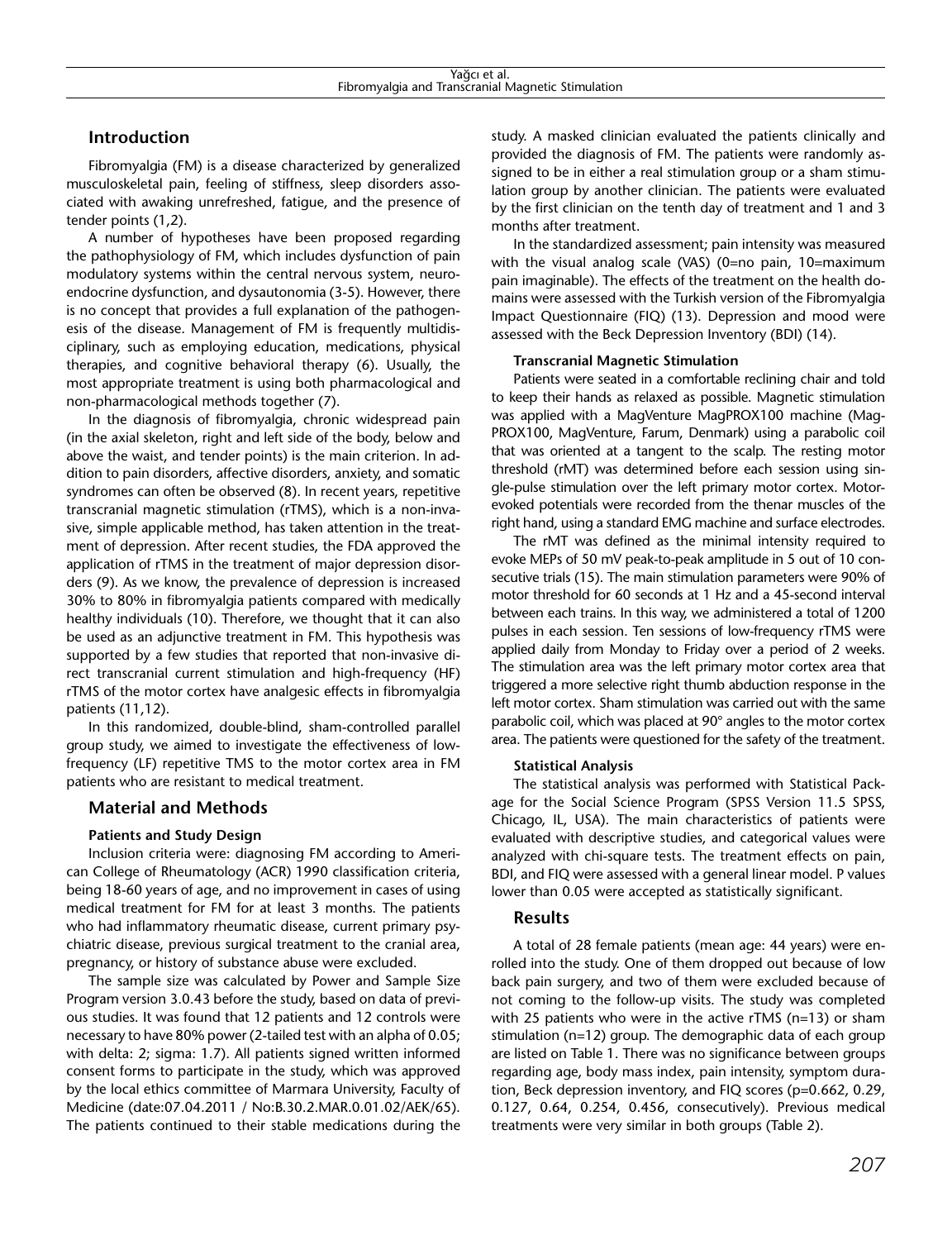#### Yağcı et al. Fibromyalgia and Transcranial Magnetic Stimulation

| Table 1. Demographic data of groups    |                                        |                                      |            |  |  |  |
|----------------------------------------|----------------------------------------|--------------------------------------|------------|--|--|--|
|                                        | <b>Active</b><br>rTMS<br>$group(n=12)$ | Sham<br>stimulation<br>$group(n=13)$ | p<br>value |  |  |  |
| Age (years)                            | $45.25 \pm 9.33$                       | $43 + 7.63$                          | 0.66       |  |  |  |
| Gender (female/male)                   | 12 female                              | 13 female                            |            |  |  |  |
| Body mass index ( $kq/m^2$ )           | $28.91 \pm 4.87$                       | 31.15±10.43                          | 0.29       |  |  |  |
| Symptom duration (months)              | $53+29.15$                             | 54.92±30.44                          | 0.64       |  |  |  |
| Medical treatment duration<br>(months) | $14.91 \pm 19.36$                      | 14.07+22.02                          | 0.78       |  |  |  |
|                                        |                                        |                                      |            |  |  |  |

rTMS: repetitive transcranial magnetic stimulation

| Table 2. Previous medical treatments               |                                           |                                     |  |  |
|----------------------------------------------------|-------------------------------------------|-------------------------------------|--|--|
|                                                    | <b>Sham stimulation</b><br>group $(n=13)$ | <b>Active rTMS</b><br>$group(n=12)$ |  |  |
| 1                                                  | Fluoxetine                                | Fluoxetine                          |  |  |
| $\overline{2}$                                     | Venlafaxine<br>Citalopram                 |                                     |  |  |
| 3                                                  | Escitalopram                              | Amitriptyline                       |  |  |
| 4                                                  | Venlafaxine                               | Venlafaxine                         |  |  |
| 5                                                  | Escitalopram                              | Sertraline                          |  |  |
| 6                                                  | Amitriptyline                             | Escitalopram                        |  |  |
| 7                                                  | Sertraline                                | <b>Duloxetine</b>                   |  |  |
| 8                                                  | Venlafaxine                               | Escitalopram                        |  |  |
| 9                                                  | Amitriptyline                             | Venlafaxine                         |  |  |
| 10                                                 | Sertraline                                | Escitalopram                        |  |  |
| 11                                                 | Escitalopram                              | Escitalopram                        |  |  |
| 12                                                 | Venlafaxine<br>Sertraline                 |                                     |  |  |
| 13                                                 |                                           | Fluoxetine                          |  |  |
| rTMS: repetitive transcranial magnetic stimulation |                                           |                                     |  |  |

The VAS scores at all follow-ups were statistically lower than before treatment in both groups (VAS before treatment- end of treatment: F=40.946 p=0.001, VAS before treatment- first month: F=22.904 p=0.001, VAS before treatment- third month: F=40.936 p=0.001). There was no statistical significance between groups at any time (VAS before treatment- end of treatment: F=10,566 p=0.079, VAS before treatment- first month: F=0.123 p=0.729, VAS before treatment- third month: F=0.696 p=0.413) (Figure 1).

Both of the groups had statistically improvements in FIQ scores (FIQ before treatment- end of treatment: F=30.244 p=0.001, FIQ before treatment- first month: F=29.986 p=0.001, FIQ before treatment- third month: F=32.357 p=0.001). At the end of the treatment, there was a statistically significant improvement in the FIQ scores in the real rTMS group than control group (FIQ before treatment- end of treatment F=8.891 p=0.006). However, this effect did not continue at the first and third months (FIQ before treatment- first month: F=2.506 p=0.127, FIQ before treatment- third month: F=2.255 p=0.147) (Figure 2).



Figure 1. VAS scores of the groups. According to general linear model, there were statistical differences between baseline and the follow-ups for both groups. But, there was no statistical difference between groups at any time



Figure 2. The FIQ scores in both groups were decreased statistically from baseline. At the end of the treatment, there was a statistically significant improvement in the FIQ scores in the real rTMS group than control group. However, this effect did not continue at the first and third months

The Beck Depression Inventory scores at all follow-ups were statistically lower than before treatment in both groups (BDI before treatment- end of treatment: F=21.921 p=0.001, BDI before treatment- first month: F=16.143 p=0.001, BDI before treatmentthird month: F=43.455 p=0.001). The rTMS group had better BDI scores at the end of the treatment (F=5.927 p=0.023). There was no statistical difference between groups at the first and third months (BDI before treatment- first month: F=0.285 p=0.599, BDI before treatment- third month: F=1.391 p=0.25) (Table 3).

Three patients in the real rTMS group and one patient in the sham group reported adverse events. Two of the real group patients complained of transient headache, which was over in 24 hours, and the other patients complained about daily tinnitus. However, these complaints did not lead to changes in the treatment program.

#### **Discussion**

To treat chronic widespread pain in patients with FM is difficult, which usually requires a multidisciplinary approach using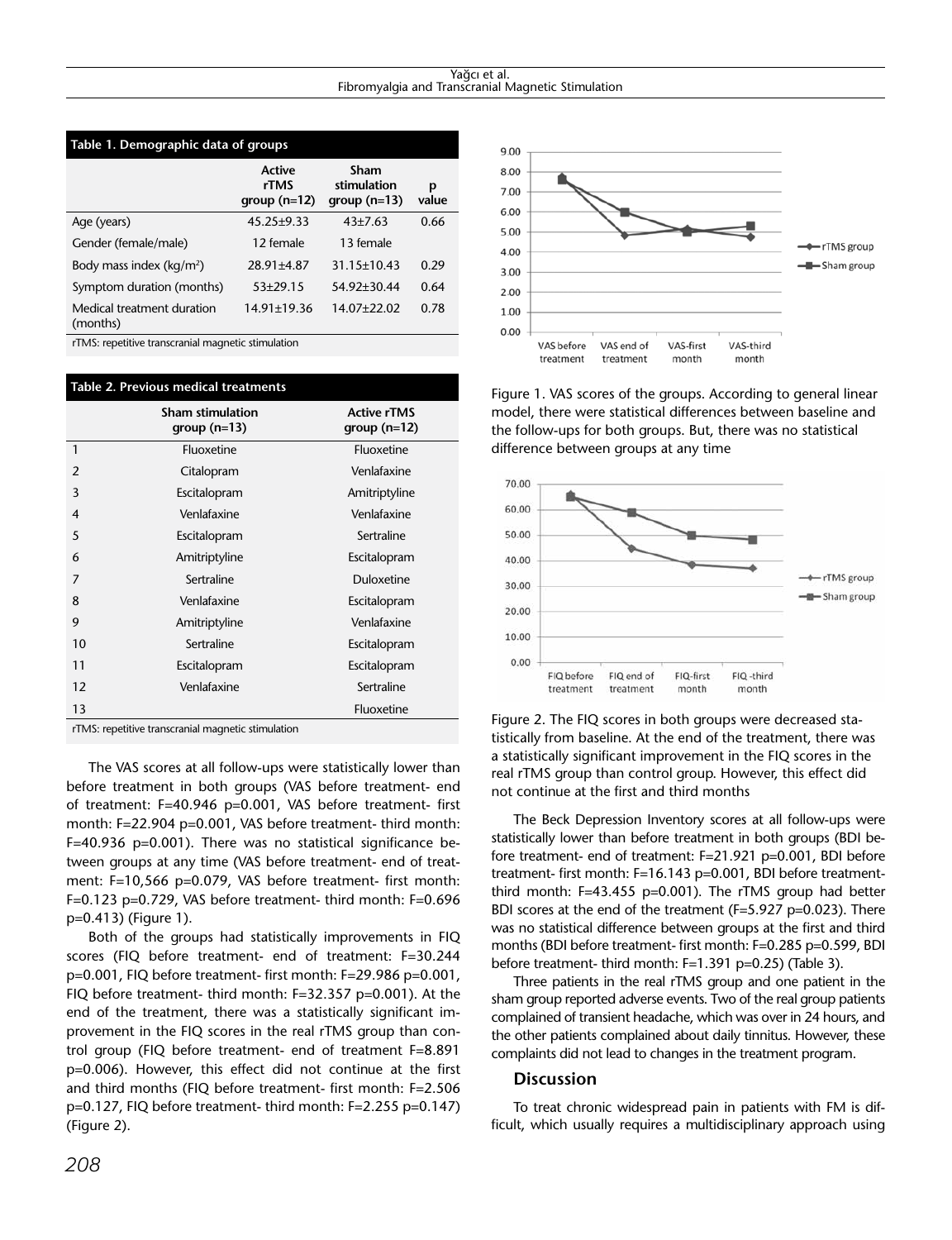#### Yağcı et al. Fibromyalgia and Transcranial Magnetic Stimulation

| Table 3. Mean±standard deviation of parameters |                   |                  |                                                                          |  |  |
|------------------------------------------------|-------------------|------------------|--------------------------------------------------------------------------|--|--|
|                                                | rTMS group        | Sham group       | General linear model for repeated measures                               |  |  |
| VAS before treatment                           | $7.75 \pm 1.54$   | $7.61 \pm 2.14$  | Within groups: before treatment- end of treatment: F=40.946 p=0.001      |  |  |
|                                                |                   |                  | before treatment- first month: F=22.904 p=0.001                          |  |  |
|                                                |                   |                  | before treatment- third month: F=40.936 p=0.001                          |  |  |
| VAS end of treatment                           | $4.83 \pm 1.74$   | 6±3.05           | Between groups: VAS before treatment- end of treatment: F=10,566 p=0.079 |  |  |
| VAS-first month                                | $5.16 \pm 2.91$   | $5.38 \pm 2.63$  | VAS before treatment- first month: F=0.123 p=0.729                       |  |  |
| VAS-third month                                | $4.75 \pm 2.76$   | $5.3 \pm 2.49$   | VAS before treatment- third month: F=0.696 p=0.413                       |  |  |
| FIQ before treatment                           | 66.09±15.13       | $65.1 \pm 12.92$ | Within groups: before treatment- end of treatment: F=30.244 p=0.001      |  |  |
| FIQ end of treatment                           | $44.8 \pm 15.77$  | 58.83±16.1       | before treatment- first month: F=29.986 p=0.001                          |  |  |
| FIQ- first month                               | 38.35±23.25       | 49.8±17.17       | before treatment- third month: F=32.357 p=0.001                          |  |  |
| FIQ-third month                                | 36.95±24.27       | 48.13±16.79      | Between groups: end of treatment F=8.891 p=0.006                         |  |  |
| <b>BDI before treatment</b>                    | $25.91 \pm 12.61$ | $20.53 \pm 8.92$ | first month: $F=2.506$ p=0.127                                           |  |  |
|                                                |                   |                  | third month: F=2.255 p=0.147).                                           |  |  |
| <b>BDI end of treatment</b>                    | $19.58 \pm 9.33$  | $18.53 \pm 9.7$  | Within groups: before treatment-end of treatment: F=21.921 p=0.001       |  |  |
| <b>BDI-first month</b>                         | 19.08±13.35       | $15.30 \pm 8.9$  | before treatment- first month: F=16.143 p=0.001                          |  |  |
| <b>BDI-</b> third month                        | $16.75 \pm 10.6$  | $14.15 \pm 8$    | before treatment- third month: F=43.455 p=0.001)                         |  |  |
|                                                |                   |                  | Between groups: end of the treatment $F=5.927$ ; $p=0.023$               |  |  |
|                                                |                   |                  | first month: $F=0.285$ p=0.599                                           |  |  |
|                                                |                   |                  | third month: F=1.391 p=0.25                                              |  |  |

VAS: visual analog scale; FIQ: fibromyalgia impact questionnaire; BDI: beck depression inventory

both pharmacological and non-pharmacological interventions (16). Repetitive transcranial magnetic stimulation is a rapidly developing technique for the investigation of brain function, and several studies have been performed focusing on the use of rTMS to obtain clinical gains in neuropsychiatric diseases, such as major depression, Parkinson's disease, and epilepsy. As it is known, rTMS is a non-invasive, easily applicable, and relatively safe method (17). High-frequency rTMS (greater than 1 Hz) usually activates neurons and increases cerebral perfusion, whereas LF-rTMS (1 Hz or less) does the opposite (18,19). In recent years, the use of repetitive transcranial magnetic stimulation in depression and chronic pain treatment has excited scientists for the use of rTMS in FM patients. There is evidence of anti-depressive efficacy of HFrTMS to the left dorsolateral prefrontal area and LF-rTMs to the right dorsolateral prefrontal area (20-22). In pain treatment, the motor cortex that is proven to be efficacious in chronic pain treatment should be the first cortical target. Extensive literature shows that stimulation of this area with either invasive or noninvasive brain stimulation is associated with pain improvement (23,24).

We therefore hypothesized that LF-rTMS of the motor cortex can reduce chronic widespread pain in patients with fibromyalgia, according to knowledge from previous studies. This hypothesis is supported by recent reports that non-invasive direct transcranial current stimulation of the motor cortex has analgesic effects in fibromyalgia patients (12,25). In the previous studies of Passard (25), Lefaucher (26,27), Mhalla (28), André-Obadia (29), and Nahmias (30), HF-rTMS was used, and analgesic effects of high-frequency stimulation of primary motor

cortex were demonstrated. There were also studies that used low frequency for pain relief in FM. A study that had four patients found pain improvement, but in a second study, no difference was reported between the sham and real treatment groups (31,32). However, in both studies, LF-rTMS stimulation was applied to the prefrontal cortex area. We also used LF-rTMS to the motor cortex area, and to our knowledge, this is the first study in the literature.

We found significant improvements in pain intensity, FIQ, and BDI scores at the  $10<sup>th</sup>$  day and first and third months in both groups. Although the mean parameters of the rTMS groups were better than the sham group, the difference did not reach statistical significance, except FIQ and BDI scores on the 10<sup>th</sup> day in the real rTMS group (p=0.006, p=0.023, consecutively). The sham group also had improvements, which suggested the placebo effect of the treatment.

Tamura et al. (33) demonstrated that 1 Hz rTMS to the left motor cortical area has beneficial effects on acute pain induced by capsaicin. On the other hand, there was no evidence about long-term follow-up in that study. We also found a significant analgesic effect in early control, but it did not take long.

The most common adverse effects of rTMS are headache and neck pain. There was no significant adverse effect in our study. Low-frequency rTMS to the prefrontal area may be associated with a higher incidence of headache and neck pain (17).

There are some limitations in our study. This study was done with patients with FM who are resistant to other treatment modalities. Therefore, it may be inadequate for assessing recently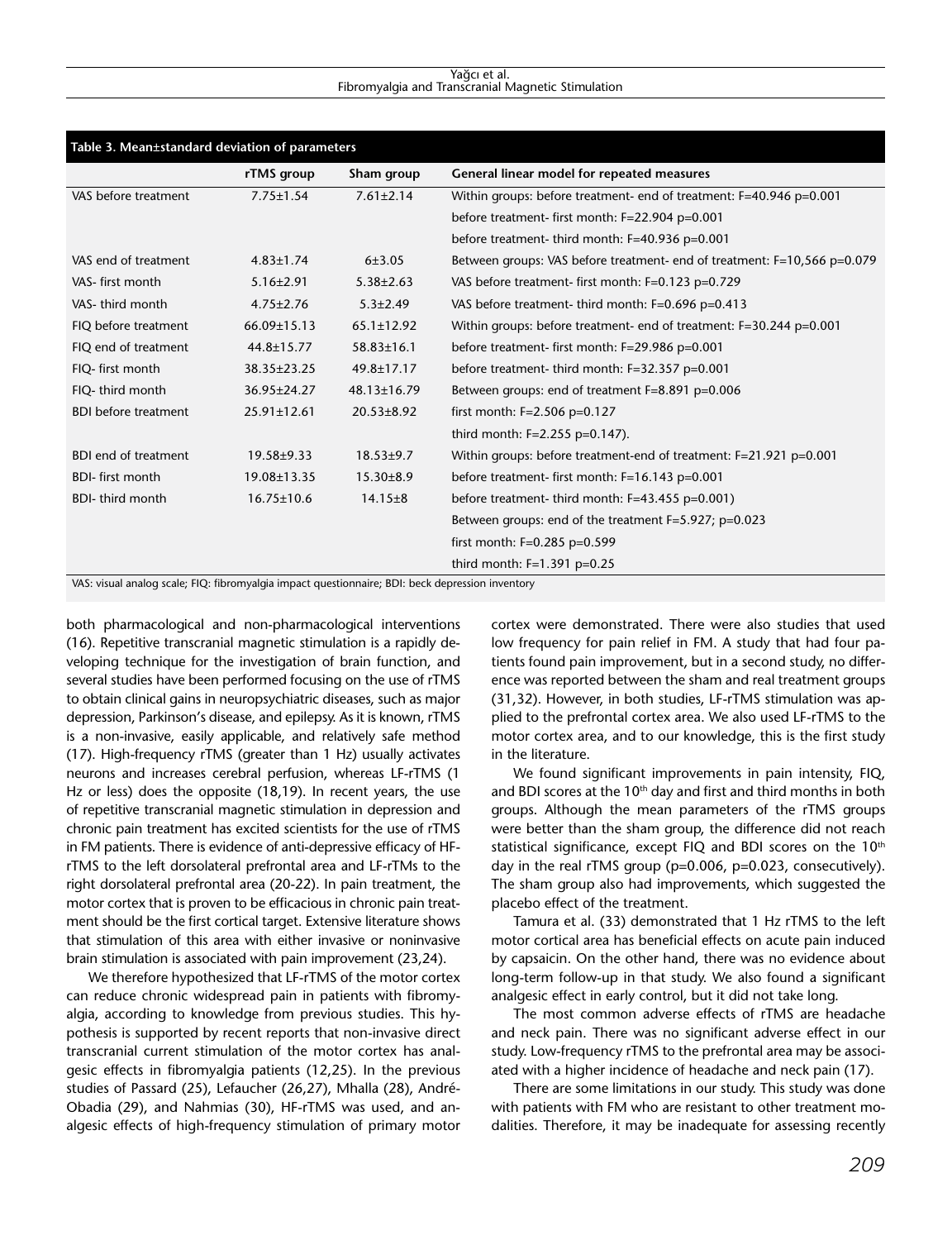diagnosed FM patients. Additionally, all patients were treated with a pharmacological agent. Because of these limitations, our results can not be generalized to all patients with FM. Moreover, the sham group had also demonstrated some amount of improvement. These improvements suggested that there was a placebo effect. Another possibility is that sham therapy, applied 90 degrees perpendicular to the primary motor cortex, may also have had some kind of unexpected effect on pain perception.

## **Conclusion**

It seems that stimulating the primary motor cortex improves the patients' complaints, and it may be an adjunctive treatment for FM. It is clearly evident that more studies are necessary to clarify the questions about rTMS, such as technical considerations, stimulation site, and dosing schedule, in the treatment of FM.

**Ethics Committee Approval:** Ethics committee approval was received for this study from the ethics committee of Marmara University Faculty of Medicine.

**Informed Consent:** Written informed consent was obtained from patients who participated in this study.

**Peer-review:** Externally peer-reviewed.

**Author Contributions:** Concept - İ.Y.; Design - İ.Y., M.A.; Supervision - İ.Y., M.A.; Funding - M.A.; Materials - İ.Y., M.A.; Data Collection and/or Processing - M.A., D.Ö., B.E.; Analysis and/or Interpretation - İ.Y., M.A., D.Ö., B.E.; Literature Review - M.A.; Writer - İ.Y., M.A.; Critical Review - İ.Y., M.A., D.Ö., B.E.

**Conflict of Interest:** No conflict of interest was declared by the authors.

**Financial Disclosure:** The authors declared that this study has received no financial support.

**Etik Komite Onayı:** Bu çalışma için etik komite onayı Marmara Üniversitesi Tıp Fakültesi'nden alınmıştır.

**Hasta Onamı:** Yazılı hasta onamı bu çalışmaya katılan hastalardan alınmıştır.

**Hakem değerlendirmesi:** Dış bağımsız.

**Yazar Katkıları:** Fikir - İ.Y.; Tasarım - İ.Y., M.A.; Denetleme - İ.Y., M.A.; Kaynaklar - M.A.; Malzemeler - İ.Y., M.A.; Veri toplanması ve/veya işlemesi - M.A., D.Ö., B.E.; Analiz ve/veya yorum - İ.Y., M.A., D.Ö., B.E.; Literatür taraması - M.A.; Yazıyı yazan - İ.Y., M.A.; Eleştirel İnceleme - İ.Y., M.A., D.Ö., B.E.

**Çıkar Çatışması:** Yazarlar çıkar çatışması bildirmemişlerdir.

**Finansal Destek:** Yazarlar bu çalışma için finansal destek almadıklarını beyan etmişlerdir.

## **References**

1. Podolecki T, Podolecki A, Hrycek A. Fibromyalgia: pathogenetic, diagnostic and therapeutic concerns. Pol Arch Med Wewn 2009;119:157-61.

- 2. Guymer E, Littlejohn G. Fibromyalgia: current diagnosis and management. Expert Rev Clin Immunol 2009;5:181-92. **[\[CrossRef\]](http://dx.doi.org/10.1586/1744666X.5.2.181)**
- 3. Lawson K. Treatment options and patient perspectives in the management of fibromyalgia: future trends. Neuropsych Dis Treat 2008;4:1059-71. **[\[CrossRef\]](http://dx.doi.org/10.2147/NDT.S3468)**
- 4. Sarzi-Puttini P, Atzeni F, Diana A, Doria A, Furlan R. Increased neural sympathetic activation in fibromyalgia syndrome. Ann N Y Acad Sci 2006;1069:109-17. **[\[CrossRef\]](http://dx.doi.org/10.1196/annals.1351.009)**
- 5. Tanriverdi F, Karaca Z, Unluhizarci K, Kelestimur F. The hypothalamo-pituitary-adrenal axis in chronic fatigue syndrome and fibromyalgia syndrome. Stress 2007;10:13-25. **[\[CrossRef\]](http://dx.doi.org/10.1080/10253890601130823)**
- 6. Sampson SM, Rome JD, Rummans TA. Slow-frequency rTMS reduces fibromyalgia pain. Pain Med 2006;7:115-8. **[\[CrossRef\]](http://dx.doi.org/10.1111/j.1526-4637.2006.00106.x)**
- 7. Häuser W, Arnold B, Eich W, Felde E, Flügge C, Henningsen P, et al. Management of fibromyalgia syndrome--an interdisciplinary evidence-based guideline. Ger Med Sci 2008;9:6-14.
- 8. Häuser W, Eich W, Herrmann M, Nutzinger DO, Schiltenwolf M, Henningsen P. Fibromiyalgia syndrome: classification, diagnosis, and treatment. Dtsch Arztebl Int 2009;106:383-91.
- 9. Guidance for Industry and FDA Staff Class II Special Controls Guidance Document: Repetitive Transcranial Magnetic Stimulation (rTMS) Systems. Available from: http://www.fda.gov/MedicalDevices/DeviceRegulationandGuidance/GuidanceDocuments/ ucm265269.htm
- 10. Santos Dde M, Lage LV, Jabur EK, Kaziyama HH, Iosifescu DV, Lucia MC, et al. The association of major depressive episode and personality traits in patients with fibromyalgia. Clinics 2011;66:973-8. **[\[CrossRef\]](http://dx.doi.org/10.1590/S1807-59322011000600009)**
- 11. Passard A, Attal N, Benadhira R, Brasseur L, Saba G, Sichere P, et al. Effects of unilateral repetitive transcranial magnetic stimulation of the motor cortex on chronic widespread pain in fibromyalgia. Brain 2007;130:2661-70. **[\[CrossRef\]](http://dx.doi.org/10.1093/brain/awm189)**
- 12. Fregni F, Gimenes R, Valle AC, Ferreira MJ, Rocha RR, Natalle L, et al. A randomized, sham-controlled, proof of principle study of transcranial direct current stimulation for the treatment of pain in fibromyalgia. Arthritis Rheum 2006;54:3988-98. **[\[CrossRef\]](http://dx.doi.org/10.1002/art.22195)**
- 13. Sarmer S, Ergin S, Yavuzer G. The validity and realibility of the Turkish version of the Fibromyalgia Impact Questionnaire. Rheumatol Int 2000;20:9-12. **[\[CrossRef\]](http://dx.doi.org/10.1007/s002960000077)**
- 14. Hisli N. Beck Depresyon Envanteri'nin geçerliliği üzerine bir çalışma. Psikoloji Dergisi 1988;6:118-22.
- 15. Rossini PM, Barker AT, Berardelli A, Caramia MD, Caruso G, Cracco RQ, et al. Non-invasive electrical and magnetic stimulation of the brain, spinal cord and roots: basic principles and procedures for routine clinical application. Report of an IFCN committee. Electroencephalogr Clin Neurophysiol 1994;91:79-92. **[\[CrossRef\]](http://dx.doi.org/10.1016/0013-4694%2894%2990029-9)**
- 16. Wolfe F, Ross K, Anderson J, Russell IJ, Hebert L. The prevalence and characteristics of fibromyalgia in the general population. Arthritis Rheum 1995;38:19-28. **[\[CrossRef\]](http://dx.doi.org/10.1002/art.1780380104)**
- 17. Machii K, Cohen D, Ramos-Estebanez C, Pascual-Leone A. Safety of rTMS to non-motor cortical areas in healthy participants and patients. Clin Neurophysiol 2006;117:455-71. **[\[CrossRef\]](http://dx.doi.org/10.1016/j.clinph.2005.10.014)**
- 18. Kobayashi M, Pascual-Leone A. Transcranial magnetic stimulation in neurology. Lancet Neurol 2003;2:145-56. **[\[CrossRef\]](http://dx.doi.org/10.1016/S1474-4422%2803%2900321-1)**
- 19. Jose RR, David A, Roland S, Massimo G, Pascual-Leone A. Subthreshold low frequency repetitive transcranial magnetic stimulation selectively decreases facilitation in the motor cortex. Clin Neurophysiol 2002;113:101-7. **[\[CrossRef\]](http://dx.doi.org/10.1016/S1388-2457%2801%2900693-9)**
- 20. Chae JH, Nahas Z, Li X, George MS. Transcranial magnetic stimulation in psychiatry: research and therapeutic applications. International Rev Psychiatry 2001;13:18-23. **[\[CrossRef\]](http://dx.doi.org/10.1080/09540260020024150)**
- 21. Fitzgerald P. Is it time to introduce repetitive transcranial magnetic stimulation into standard clinical practice for the treatment of depressive disorders? Aust N Z J Psychiatry 2003;37:5-11. **[\[CrossRef\]](http://dx.doi.org/10.1046/j.1440-1614.2003.01115.x)**